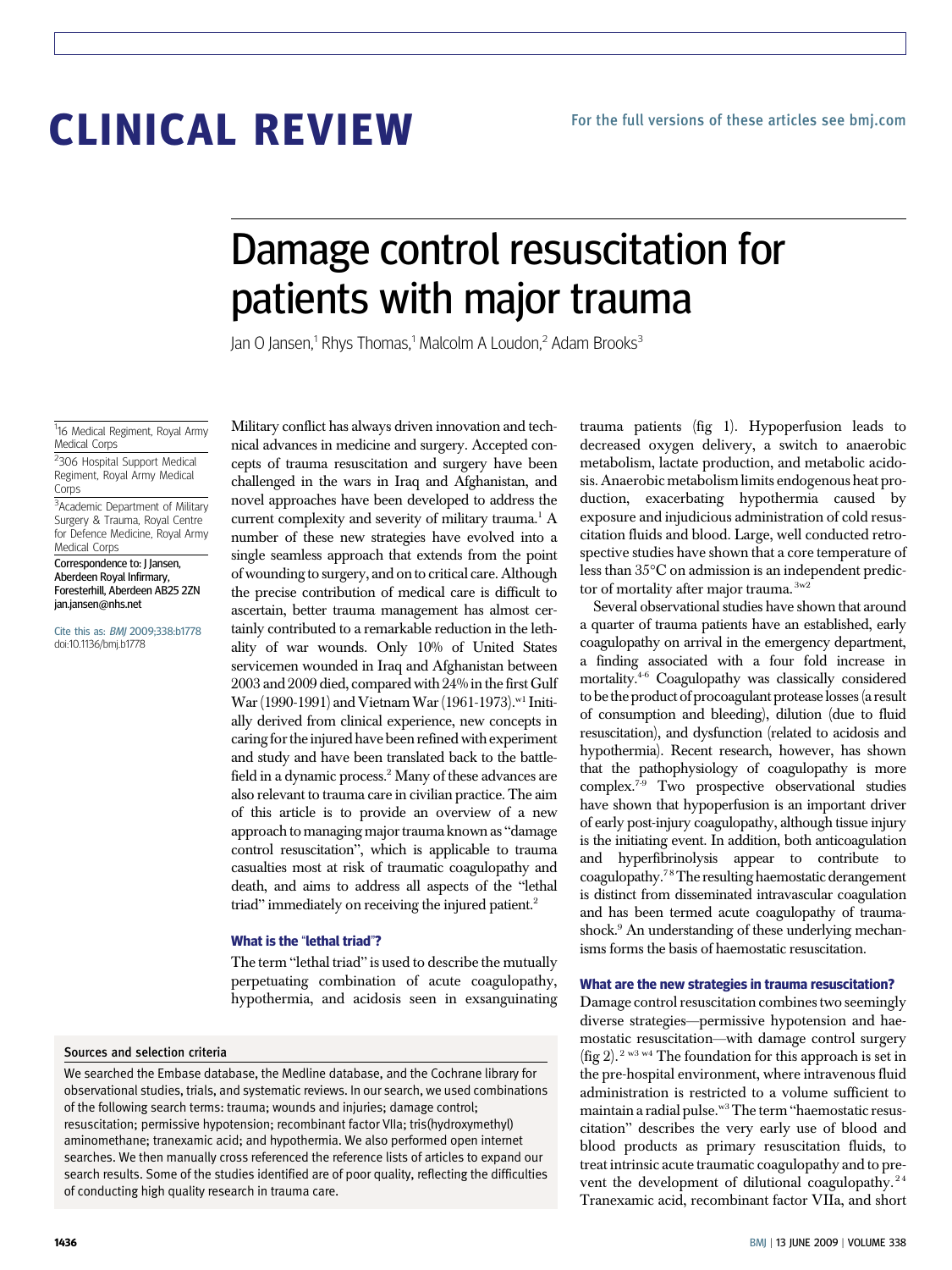

Fig 1 | The "lethal triad" of acidosis, hypothermia, and coagulopathy

term administration of tris(hydroxymethyl)aminomethane can also be used to "buy time".

Damage control resuscitation is designed to proceed hand in hand with damage control surgery. The sequential strategy of operation followed by resuscitation has been replaced by an integrated approach so that resuscitation and surgery are undertaken simultaneously, with close communication and cooperation between surgeon and anaesthetist.

#### What is permissive hypotension?

During the second half of the 20th century, restoring normal circulatory function by aggressively replacing intravenous fluids was seen as pivotal in preventing haemorrhagic shock. Uncorrected haemorrhagic shock, the consequence of interrupted oxygen delivery as a result of blood loss, leads to cellular ischaemia, progressive organ dysfunction, and ultimately irreversible organ failure.

The recognition that fluid resuscitation might interfere with haemostatic mechanisms, ultimately exacerbating blood loss, led to a re-evaluation of this accepted approach. Permissive hypotension—also known as "hypotensive" or "balanced" resuscitation—is a strategy of deferring or restricting fluid administration until haemorrhage is controlled, while accepting a limited period of suboptimum end-organ perfusion.

Proving the usefulness and safety of such an approach is beset by practical difficulties. A large nonrandomised trial conducted in the early 1990s showed a statistically significant 8% absolute reduction in mortality for hypotensive patients with penetrating torso trauma assigned to delayed (in the operating theatre) compared with pre-hospital or emergency room fluid

#### Box 1 Hypothermia prevention and treatment strategies

- Limit casualties' exposure
- Warm all blood products and intravenous fluids before administration
- Use forced air warming devices, which are useful before and after surgery but are less effective when the need for operative exposure restricts application to the limbs
- Employ carbon polymer heating mattresses, which are highly effective and do not restrict surgical access, and are, therefore, the device of choice for the operating theatre

resuscitation.10 Pre-hospital times were very short and patients in this study were mostly young; thus, extrapolating the findings to other settings or mechanisms of injury might not be appropriate. A cluster randomised trial of patients who had sustained mainly blunt trauma showed no difference in mortality between the delayed and immediate resuscitation groups, but included patients with relatively minor injuries and had many protocol violations, rendering the comparisons and conclusions meaningless.<sup>11</sup> A third, smaller randomised trial of patients with either blunt or penetrating hypotensive trauma also showed no difference in mortality between controlled fluid resuscitation and conventional treatment,<sup>12</sup> but again the study had considerable methodological shortcomings. These three trials were included in a Cochrane review which also assessed two trials not pertaining to trauma patients—and a high quality systematic review, both of which showed no difference in mortality between early and delayed fluid administration.<sup>w5 w6</sup>

No published evidence exists to support the strategy of permissive or controlled hypotension, although its usefulness has not been entirely ruled out either. Few would argue against replacing lost intravascular volume in patients with controlled or self limiting haemorrhage. In patients with uncontrolled haemorrhage, particularly in the context of penetrating torso trauma, a strategy of permissive hypotension, together with expert resuscitation and rapid control of haemorrhage, might be more appropriate. It is conceivable that permissive hypotension is more applicable to the management of penetrating trauma, which is often characterised by the presence of major vascular injuries, than to blunt injuries.

Despite the lack of evidence, guideline recommendations for clinical practice point towards judicious administration of intravenous fluids. In recognition of the unique challenges posed by combat casualties, permissive hypotension has been incorporated into military medical doctrine<sup>2 13 w7</sup> and used widely during the recent conflicts in South West Asia. The National Institute for Health and Clinical Excellence has endorsed permissive hypotension in the civilian pre-hospital setting and advises against fluid administration in patients without head injury if a radial pulse is palpable.<sup>w8</sup> The forthcoming 8th edition of the Advanced Trauma Life Support programme also emphasises the need to balance the risk of precipitating further bleeding against the adequacy of organ perfusion by accepting a lower than normal blood pressure.w9

The management of polytrauma patients with head injuries requires special mention. The importance of maintaining cerebral perfusion pressure is well recognised; thus permissive hypotension is currently contraindicated in this setting.

#### What is haemostatic resuscitation and why perform it?

Although aggressive and simultaneous management of all three aspects of the "lethal triad" is important, rapid and proactive treatment of the coagulopathy associated with major injury is now recognised as central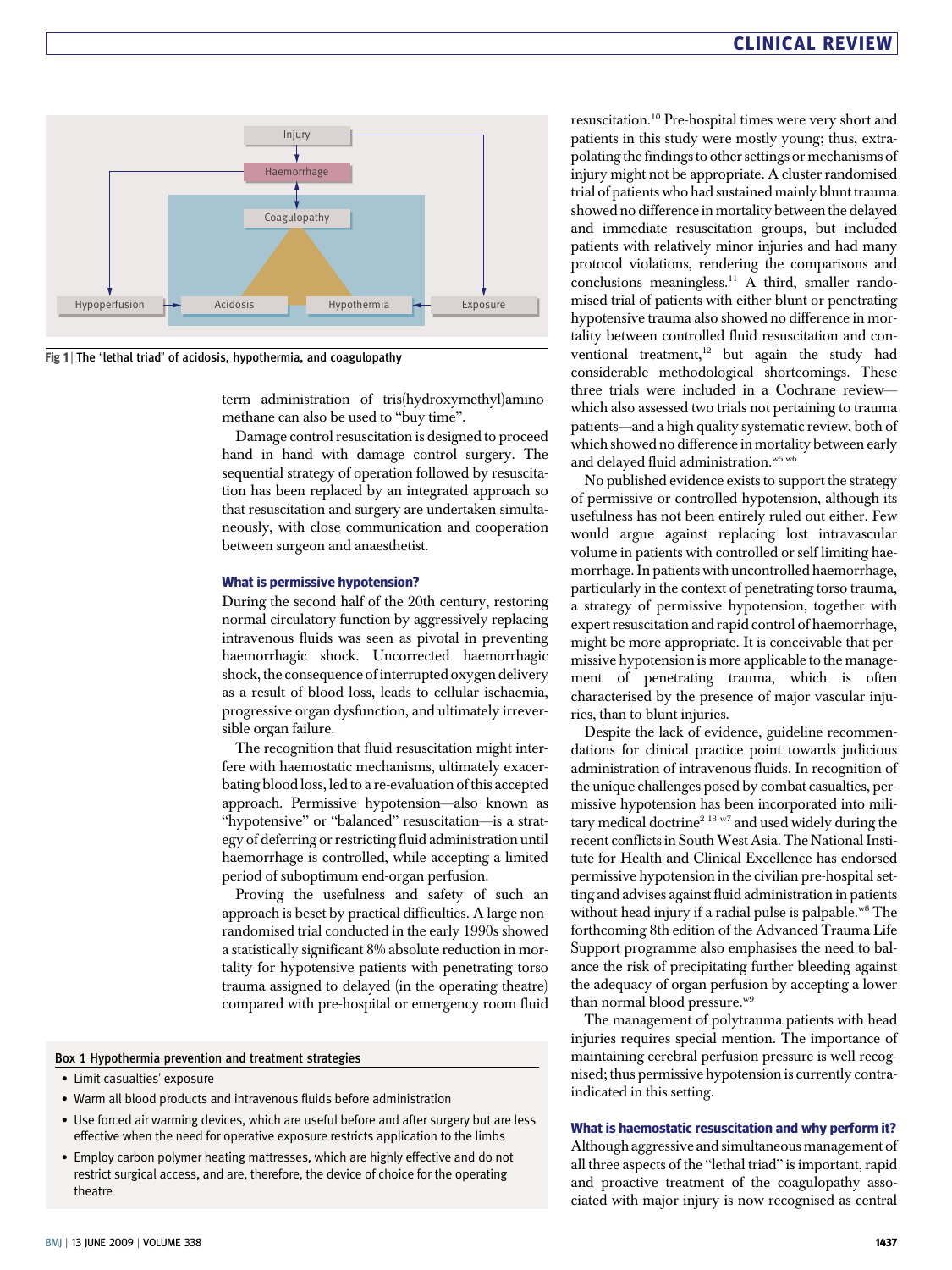to improving outcome.<sup>13 14</sup> Strategies include: administration of fresh frozen plasma and platelets; use of recombinant factor VIIa, cryoprecipitate and tranexamic acid; and calcium replacement.

The high prevalence and profound impact of coagulopathy mandates timely treatment of trauma patients. Commonly available diagnostic tests—such as prothrombin time and activated partial thromboplastin time—are inappropriate for guiding treatment in trauma patients owing to their poor sensitivity and the delay in obtaining results, $13 \text{ Hz}$  so the decision to initiate clotting factor replacement is a clinical one.

#### How much fresh frozen plasma should I give?

In patients predicted to require massive transfusion, current US and British military practice is to administer fresh frozen plasma and packed red blood cells in a 1:1 ratio.2 14 The aggressive and early administration of fresh frozen plasma to attenuate the acute coagulopathy of trauma shock was pioneered by military surgeons during the recent conflict in Iraq.15 A small but well conducted retrospective analysis of military casualties who needed massive transfusion showed a statistically significant absolute reduction in mortality (46%) for those who had been resuscitated with fresh frozen plasma and packed red blood cells in a 1:1 ratio compared with a more conventional 1:8 ratio.<sup>15</sup> Similar subsequent civilian studies from the US and Germany, which incorporated both patients with penetrating trauma and those with blunt trauma, have produced broadly confirmatory results.16-20 All these studies were, however, retrospective.

#### When should I give platelets?

Military guidelines for haemorrhagic shock also recommend the administration of platelets in a 1:1 ratio with packed red blood cells.<sup>21415</sup> The administration of platelets and packed red blood cells in combination with a 1:1 ratio of fresh frozen plasma and packed red blood cells approximates giving whole blood. This approach is conceptually attractive but based on limited evidence. The effect of high platelet to packed cell ratios has only been investigated in two retrospective observational studies. Both studies showed improved survival with a 1:1 ratio compared with lower ratios.17 19 More studies are needed before firm recommendations can be made but, in the meantime, administration of at least one pool of platelets (four to six

#### Unanswered questions

- Which patients would benefit the most from haemostatic resuscitation, and how should these patients be identified at the outset of resuscitation?
- What is the optimal ratio of fresh frozen plasma, packed red cells, and platelets?
- Which patients will benefit from permissive hypotension?
- What are the precise indications for recombinant factor VIIa, tranexamic acid, and cryoprecipitate?
- Would better resuscitation reduce the need for damage control surgery and allow more patients to undergo primary definitive repair?



Fig 2 | The components of damage control resuscitation

individual donor units) for every five units of packed red cells to trauma patients requiring massive transfusion seems reasonable.

#### Is there a role for factor VIIa?

Recognition of the importance of trauma related coagulopathy has prompted a search for pharmacological adjuncts to treatment. Recombinant factor VIIa is licensed for use in patients with haemophilia and inhibitory antibodies. Factor VII is a crucial initial component of the coagulation cascade. This agent is thought to enhance local haemostasis at the site of injury and is therefore being investigated for its possible uses in trauma management.

Two parallel, multicentre, randomised controlled trials of recombinant factor VIIa have shown a statistically significant reduction in blood transfusion requirements in patients with blunt, but not penetrating, trauma.<sup>21</sup> The design and statistical analysis of these trials have been the subject of criticism, but the studies represent the best available evidence. A Cochrane review not limited to trauma patients concluded that the effectiveness of recombinant factor VIIa as a general haemostatic drug is unproven.<sup>w10</sup> Although not licensed for the treatment of traumatic haemorrhage, the use of recombinant factor VIIa continues in practice. In view of the substantial cost of the product, further studies, in particular economic analyses, are needed. The widespread application of haemostatic resuscitation principles—in particular the early and targeted use of fresh frozen plasma and platelets might lead to a decrease in the use of recombinant factor VIIa.

### When should I consider giving fibrinogen concentrate or cryoprecipitate?

Fibrinogen deficiency develops earlier than deficiency of other clotting

factors.14 w11 Fibrinogen is, therefore, an obvious target for replacement with either cryoprecipitate—which contains fibrinogen, factor VIII, factor XIII, and von Willebrand factor—or fibrinogen concentrate. British and European guidelines recommend giving either product if plasma fibrinogen levels fall below 1.0  $g/l.$ <sup>w11 w12</sup> Concerns about patient exposure to a large number of donors and the associated risk of blood borne virus transmission limit the use of cryoprecipitate to situations where conventional treatment has failed.

#### Is there a place for tranexamic acid?

Recognition of the contribution of hyperfibrinolysis to the development of acute coagulopathy in trauma shock has led to renewed interest in antifibrinolytics.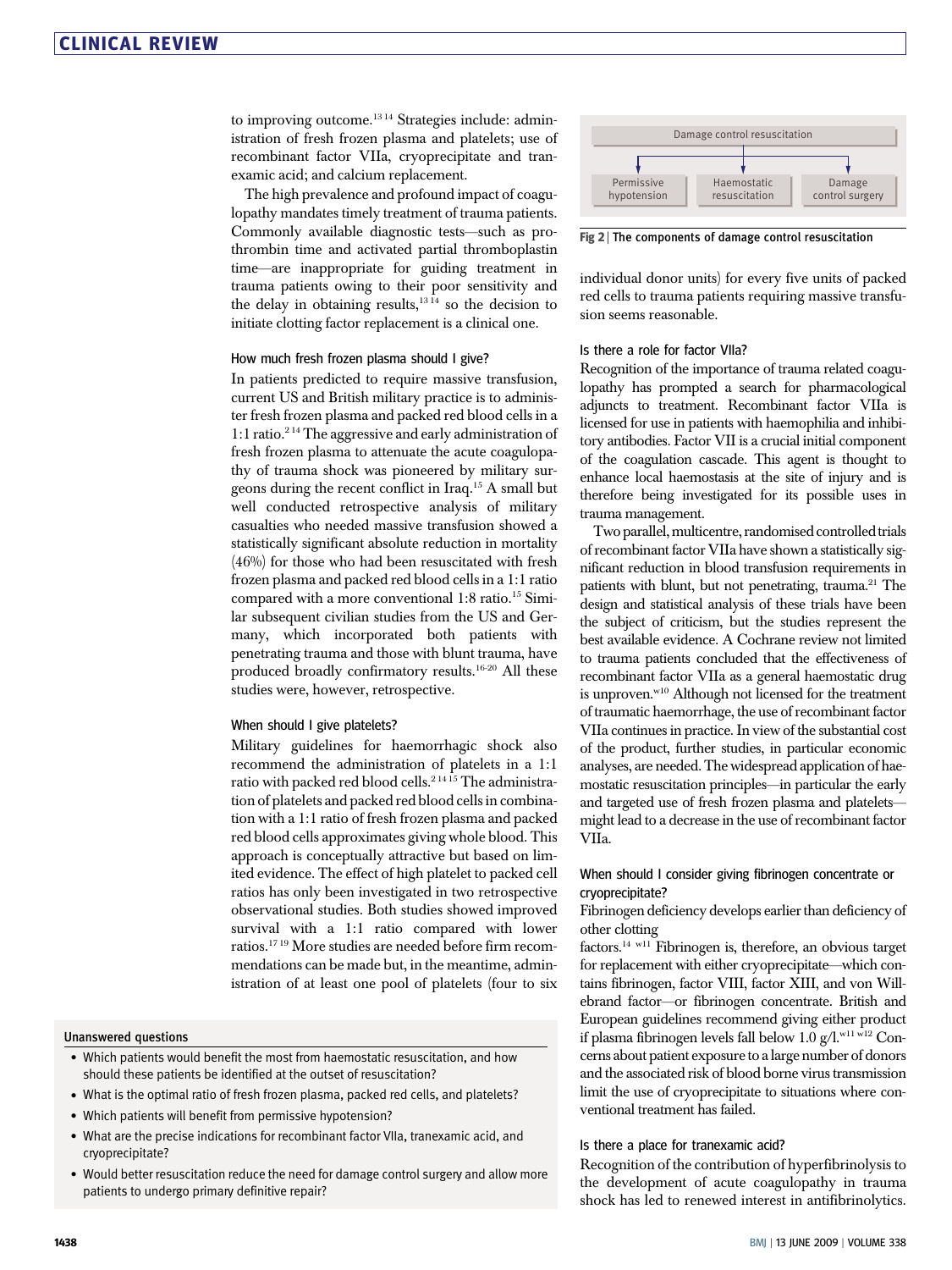# CLINICAL REVIEW

#### TIPS FOR NON-SPECIALISTS

- Early identification of uncontrolled bleeding is essential; treatment requires surgical haemostasis rather than aggressive fluid administration
- In patients with haemorrhagic shock, early treatment with fresh frozen plasma and platelets in addition to packed red blood cells is initiated
- Hypothermia prevention should be initiated as early as possible using fluid warmers, forced air blankets, and warming mattresses

Although tranexamic acid has been shown to reduce blood loss after elective surgery,<sup>w13 w14</sup> no direct evidence of a beneficial effect in trauma patients is available. A recent Cochrane review identified only two applicable primary studies—comprising a total of only 90 patients—and concluded that the evidence was insufficient to support or refute a clinically important treatment effect.<sup>w15</sup> On the basis of extrapolated evidence from studies of elective surgery, and given the lack of serious adverse effects, European guidelines for the management of bleeding after major trauma recommend tranexamic acid as an adjunct to the management of traumatic haemorrhage.<sup>w12</sup> An ongoing, large, randomised, placebo controlled trial of the effect of tranexamic acid on mortality and on transfusion requirements in trauma patients is expected to provide higher level evidence.<sup>w16</sup>

#### When should I give calcium?

Ionised hypocalcaemia is common in critically ill patients and is associated with increased mortality.<sup>w17</sup> Calcium is an important cofactor to many components of the coagulation cascade. Citrate, used as an anticoagulant in many blood components, chelates calcium and exacerbates hypocalcaemia. The doseresponse effect of hypocalcaemia on coagulation is difficult to measure. $w^{18}$  A recent non-systematic review, however, extrapolated that ionised calcium concentrations of less than 0.6-0.7 mmol/l could lead to coagulation defects and recommended maintaining a concentration of at least 0.9 mmol/l.<sup>w19</sup>

#### Does the storage age of packed red blood cells matter?

The transfusion of red cells with a high storage age has been associated with increased rates of infective complications and multiple organ failure. $w^{20 w21}$  Although the shelf life of packed red cell units is around six weeks, adverse effects of administration—which are thought to be mediated by passenger leukocytes have been shown with units at a storage age of about two weeks.<sup>w20 w21</sup> A recent large retrospective cohort study of trauma patients showed that transfusion of red cells stored for longer than two weeks was associated with significantly increased odds of death. This finding was observed despite leukoreduction, but was apparent only among patients who received at least six units of packed cells.<sup>w22</sup> Recently donated red cells are, therefore, preferable for trauma patients requiring massive transfusion, although such a practice has obvious logistical and resource implications.

#### How should I prevent and treat hypothermia?

The detrimental effects of hypothermia on coagulation, platelet function, and metabolism are well recognised. Major injury directly leads to reduced production of body heat. Prevention of hypothermia is easier than reversal, and the importance of mitigating heat loss is well appreciated. Strategies used to prevent hypothermia are summarised in box 1. Although little direct evidence exists for the efficacy of these measures, their application is rational and supported by a recent National Institute for Health and Clinical Excellence guideline on the management of perioperative hypothermia.<sup>w23</sup>

#### How should I manage metabolic acidosis?

Metabolic acidosis associated with haemorrhagic shock is a product of hypoperfusion. Although correction of metabolic acidosis requires restoration of organ perfusion, volume replacement may need to be deferred until haemorrhage has been controlled. This requirement has led to a search for adjunctive pharmacological treatments to offset the pathophysiological consequences of acidaemia on other organ systems, the coagulation system in particular. The traditional treatment for severe lactic acidosis in critical illness is sodium bicarbonate, but little rationale for its use and no evidence of its effectiveness in general, or in the trauma setting, is available.<sup>22</sup> Administration of sodium bicarbonate produces carbon dioxide, which can require large increases in minute volume to clear. In addition, sodium bicarbonate decreases ionised calcium concentrations by about 10%, which has deleterious effects on coagulation and cardiac and vascular contractility.22 Tris(hydroxymethyl)aminomethane is a biologically inert amino alcohol capable of accepting hydrogen ions.23 Clinical experience with this product in trauma patients is limited and the precise role of tris (hydroxymethyl)aminomethane in trauma resuscitation is yet to be defined, although the possible applications are attractive in theory.

#### What is damage control surgery?

The concept of damage control surgery arose from the realisation that the massively traumatised patient lacked the physiological reserve to survive the rigours of complex and prolonged definitive or reconstructive surgery. The aim of damage control surgery is to stop haemorrhage and minimise contamination. Haemorrhage is controlled by temporary clamping, packing, shunting, or ligation, and hollow viscus injuries are either closed or resected without anastomosis.<sup>24</sup> On completion of the procedure, the abdomen is temporarily closed using an improvised or commercially available topical negative pressure dressing, which saves time, helps to minimise the risk of intra-abdominal hypertension, and facilitates observation of the volume and nature of drainage from the abdomen.<sup>24</sup> Planned re-operation to restore anatomy and achieve definitive repair is carried out on return to normal physiology. Damage control surgery is associated with potential morbidity and should be employed judiciously.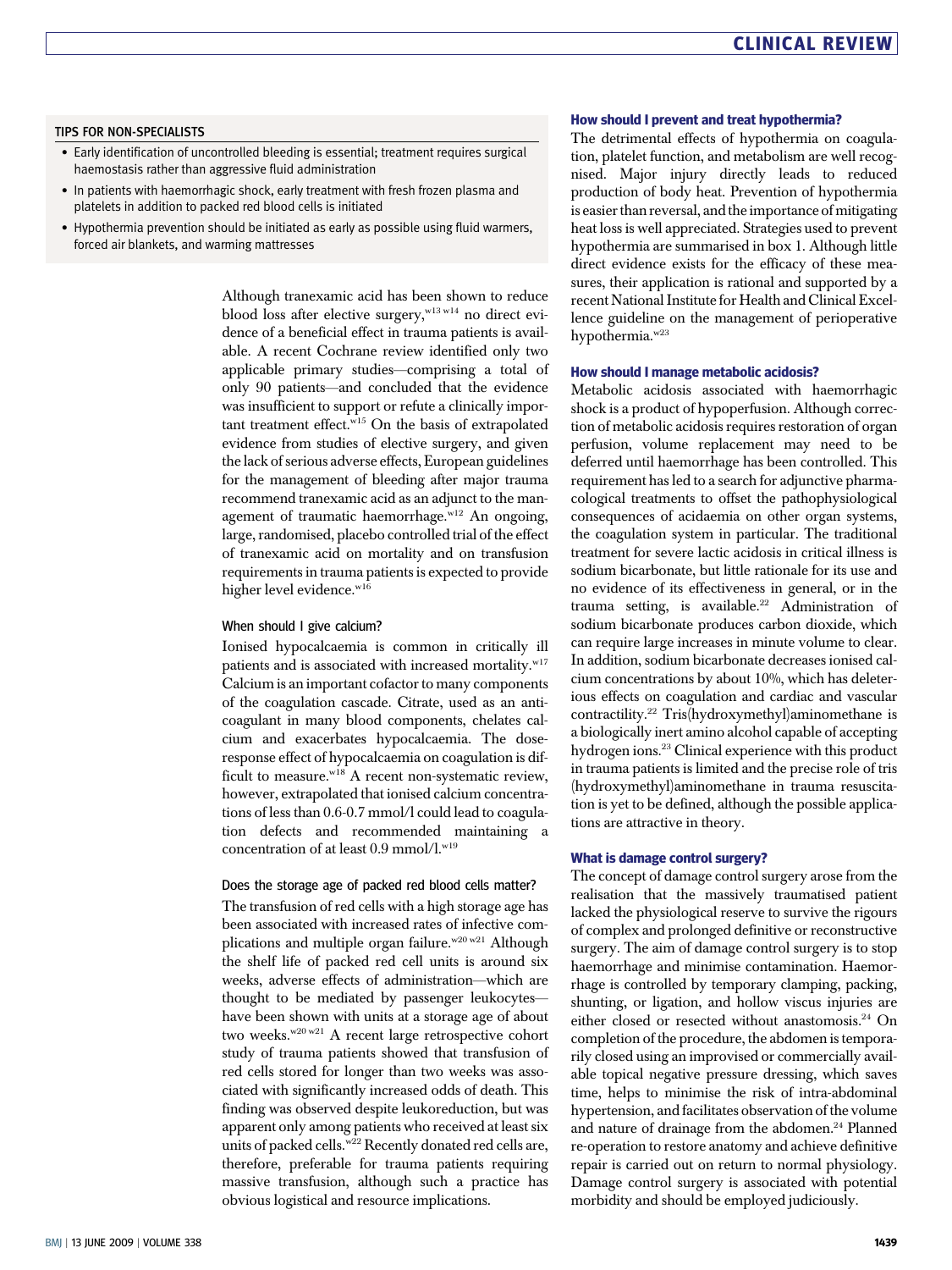#### SUMMARY POINTS

Trauma resuscitation must address all three components of the "lethal triad": coagulopathy; acidosis; and hypothermia

Damage control resuscitation integrates permissive hypotension, haemostatic resuscitation, and damage control surgery

Coagulopathy is common in patients with haemorrhagic shock

In trauma patients predicted to require massive transfusion, administration of fresh frozen plasma, packed red blood cells, and platelets in a 1:1:1 ratio (of individual units) is associated with improved survival

Recombinant factor VIIa, cryoprecipitate, and tranexamic acid can be considered adjunctive treatments for coagulopathy

Damage control surgery is a surgical strategy aimed at restoring normal physiology rather than anatomical integrity; however, this component of damage control resuscitation should not be applied in isolation

> No randomised controlled trial has evaluated the concept of damage control surgery. A small study of patients with severe penetrating abdominal trauma showed a survival benefit for those treated with contemporary damage control techniques compared with historical controls (90% v 58%; P=0.02).<sup>w4</sup> A large non-systematic review published in 1997 reported an overall mortality of 50% and morbidity of 40% with damage control surgery, but the heterogeneity of patients and injuries and the lack of a control group make it difficult to draw meaningful conclusions from this study.<sup>25</sup>

> Damage control surgery has nevertheless become an accepted part of the trauma surgeon's armamentarium,<sup>24</sup> but is now viewed as a component of damage control resuscitation. Damage control surgery should not be practised in isolation. The advances in damage control resuscitation techniques might in the future permit definitive surgical procedures, resulting in a decreased need for damage control surgery. At present, however, no data support this hypothesis.

#### **Conclusion**

Damage control resuscitation continues to evolve. Many of the concepts underlying this technique have come from meticulous evaluation of the process and outcome of military practice.1 Lessons learnt are now redefining the care of the most severely injured patients in civilian practice.

Contributors: JOJ conceived the idea for this review, wrote the sections on the lethal triad and permissive hypotension, and coauthored the section on haemostatic resuscitation. RT wrote the section on haemostatic resuscitation. MAL wrote the section on damage control surgery. AB wrote the introduction, the section on new strategies, and the conclusion. All authors edited the manuscript. JOJ is the guarantor.

#### ADDITIONAL EDUCATIONAL RESOURCES

Trauma.org (http://www.trauma.org/index.php/)—Independent trauma education and information website

Holcomb JB, Jenkins D, Rhee P, et al. Damage control resuscitation: directly addressing the early coagulopathy of trauma. J Trauma 2007;62:307-10-Useful editorial summarising current thinking

Competing interests: None declared. The views expressed in this article are those of the authors and may not reflect the views of the Ministry of Defence.

Provenance and peer review: Commissioned; externally peer reviewed.

- 1 Holcomb JB. The 2004 Fitts Lecture: Current perspective on combat casualty care. J Trauma 2005;59:990-1002.
- 2 Holcomb JB, Jenkins D, Rhee P, Johannigman J, Mahoney P, Mehta S, et al. Damage control resuscitation: directly addressing the early coagulopathy of trauma. J Trauma 2007;62:307-10.
- 3 Martin RS, Kilgo PD, Miller PR, Hoth JJ, Meredith JW, Chang MC. Injuryassociated hypothermia: an analysis of the 2004 national trauma data bank. Shock 2005;24:114-8.
- 4 Brohi K, Singh J, Heron M, Coats T. Acute traumatic coagulopathy. J Trauma 2003;54:1127-30.
- 5 MacLeod JB, Lynn M, McKenney MG, Cohn SM, Murtha M. Early
- coagulopathy predicts mortality in trauma. J Trauma 2003;55:39-44. 6 Maegele M, Lefering R, Yucel N, Tjardes T, Rixen D, Paffrath T, et al. Early coagulopathy in multiple injury: an analysis from the German
- Trauma Registry on 8724 patients. Injury 2007;38:298-304. 7 Brohi K, Cohen MJ, Ganter MT, Matthay MA, Mackersie RC, Pittet JF. Acute traumatic coagulopathy: initiated by hypoperfusion: modulated through the protein C pathway? Ann Surg 2007;245:812-8.
- 8 Brohi K, Cohen MJ, Gunter MT, Schultz MJ, Levi M, Mackersie RC, et al. Acute coagulopathy of trauma: hypoperfusion induces anticoagulation and hyperfibrinolysis. J Trauma 2008;64:1211-7.
- 9 Hess JR, Brohi K, Dutton RP, Hauser CJ, Holcomb JB, Kluger Y, et al. The coagulopathy of trauma: a review of mechanisms. *J Trauma* 2008;65:748-54.
- 10 Bickel WH, Wall MJ Jr, Pepe PE, Martin RR, Ginger VF, Allen MK, et al. Immediate versus delayed fluid resuscitation for hypotensive patients with penetrating torso injuries. N Engl J Med 1994;331:1105-9.
- 11 Turner J, Nicholl J, Webber L, Cox H, Dixon S, Yates D. A randomised controlled trial of prehospital intravenous fluid replacement therapy in serious trauma. Health Technology Assessment 2000;4:1-57.
- 12 Dutton RP, Mackenzie CF, Scalea TM. Hypotensive resuscitation during active haemorrhage: Impact on in-hospital mortality. J Trauma 2002;52:1141-6.
- Hodgetts TJ, Mahoney PF, Kirkman E. Damage control resuscitation. JR Army Med Corps 2007;153:299-300.
- Kirkman E, Watts S, Hodgetts T, Mahoney P, Rawlinson S, Midwinter M. A proactive approach to the coagulopathy of trauma: the rationale and guidelines for treatment. JR Army Med Corps 2008;153:302-6.
- 15 Borgman MA, Spinella PC, Perkins JG, Grathwohl KW, Repine T, Beekley AC, et al. The ratio of blood products transfused affects mortality in patients receiving massive transfusions at a combat support hospital. J Trauma 2007;63:805-13.
- 16 Duchesne JC, Hunt JP, Wahl G, Marr AB, Wang YZ, Weintraub SE, et al. Review of current blood transfusions strategies in a mature level I trauma center: were we wrong for the last 60 years? J Trauma 2008;65:272-8.
- Gunter OL, Au BK, Isbell JM, Mowery NT, Young PP, Cotton BA. Optimizing outcomes in damage control resuscitation: identifying blood product ratios associate with improved survival. J Trauma 2008;65:527-34.
- 18 Sperry JL, Ochoa JB, Gunn SR, Alarcon LH, Minei JP, Cuschieri J, et al. An FFP:PRBC transfusion ratio >=1:1.5 is associated with a lower risk of mortality after massive transfusion. J Trauma 2008;65:986-93.
- 19 Holcomb JB, Wade CE, Michalek JE, Chisholm GB, Zarzabel LA, Schreiber MA, et al. Increased plasma and platelet to red blood cell ratios improves outcome in 466 massively transfused civilian trauma patients. Ann Surg 2008;248:447-58.
- 20 Maegele M, Lefering R, Paffrath T, Tjardes T, Simanski C, Bouillon B. Red blood cell to plasma ratios transfused during massive transfusion are associated with mortality in severe multiply injury: a retrospective analysis from the trauma registry of the Deutsche Gesellschaft fur Unfallchirurgie. Vox Sanguis 2008;95:112-9.
- 21 Boffard KD, Riou B, Warren B, Choong PI, Rizoli S, Rossaint R, et al. Recombinant factor VIIa as adjunctive therapy for bleeding control in severely injured trauma patients: two parallel randomized, placebocontrolled, double-blind clinical trials. J Trauma 2005;59:8-15.
- 22 Boyd IH, Walley KR, Is there a role for sodium bicarbonate in treating lactic acidosis from shock? Cur Opin Crit Care 2008;14:379-83.
- 23 Nahas GG, Sutin KM, Fermon C, Streat S, Wiklund L, Wahlander S, et al. Guidelines for the treatment of acidaemia with THAM. Drugs 1998;55:191-224.
- 24 Shapiro MB, Jenkins DH, Schwab CW, Rotondo MF. Damage control: collective review. J Trauma 2000;49:969-78.
- 25 Rontondo MF, Zonies DH. The damage control sequence and underlying logic. Surg Clin N Am 1997;77:761-76.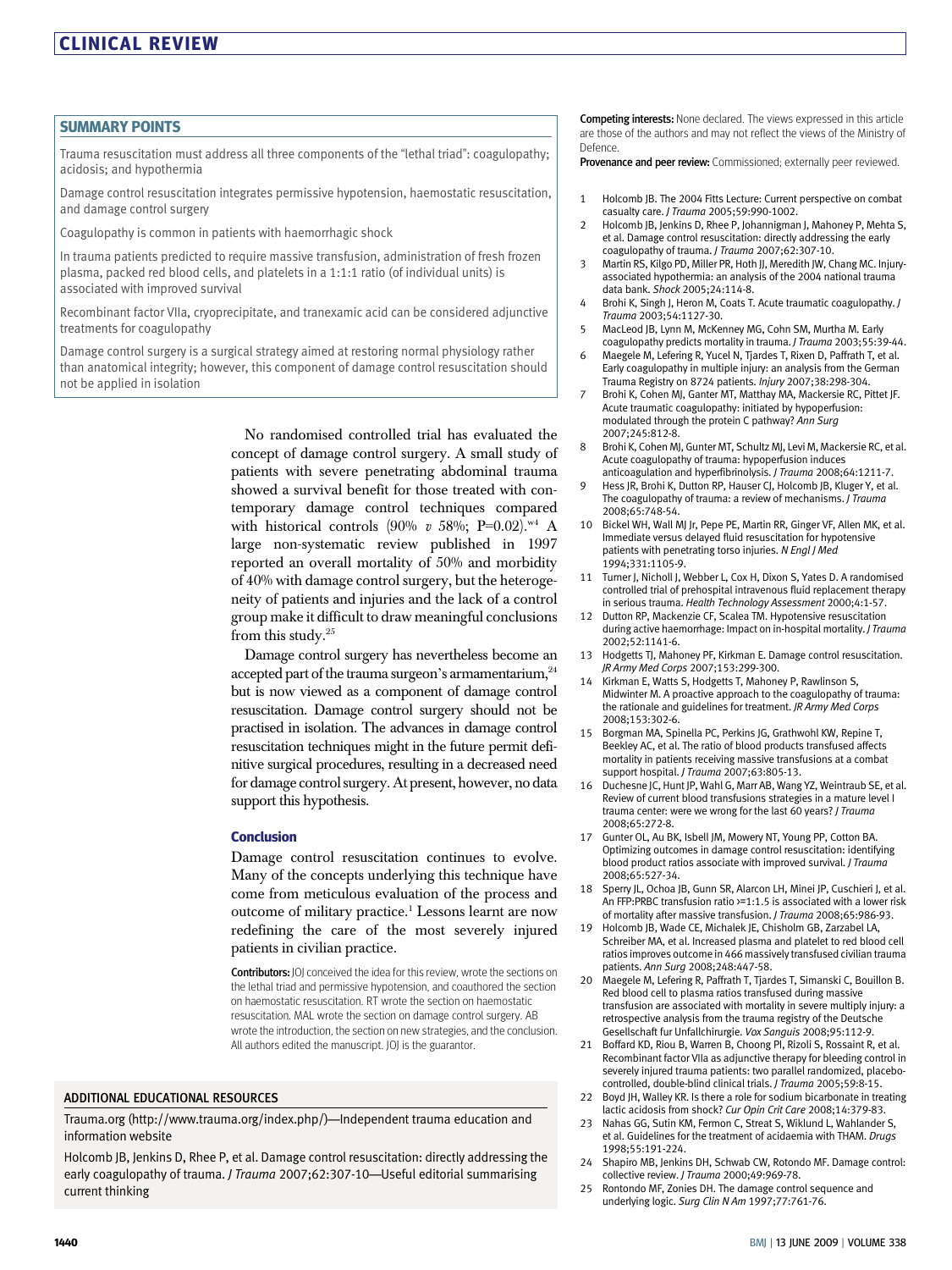## *Web References*

- wl. Operation Iraqi Freedom (OIF) and Operation Enduring Freedom (OEF) U.S. Casualty Status. Fatalities as of April 27, 2009, 10 am EST. http://www.defenselink.mil/news/casualty.pdf (accessed 11/03/2009)
- w2. Wang HE, Callaway CW, Peitzman AB, Tisherman SA. Admission hypothermia and outcome after major trauma. **Crit Care Med** 2005;33:1296-1301.
- w3. Holcomb JB. Fluid Resuscitation in Modern Combat Casualty Care: Lessons Learned from Somalia. **J Trauma** 2003;54:5 Suppl, S46-51.
- w4. Johnson JW, Gracias VH, Schwab CW, Reilly PM, Kauder DR, Shapiro MB, et al. Evolution in Damage Control for Exsanguinating Penetrating Abdominal Injury. **J Trauma** 51:2, 261-9.
- w5. Kwan I, Bunn F, Roberts I, WHO Pre-Hospital Trauma Care Steering Committee. Timing and volume of fluid administration for patients with bleeding following trauma. **Cochrane Database Syst Rev** 001;1:CD002245.
- w6. Dretzke J, Sandercock J, Bayliss S, Burls A. **The clinical effectivenessand costeffectiveness ofpre-hospital intravenousfluids in traumapatients.** West Midlands Health Technology Assessment Collaboration, University of Birmingham: 2003.
- w7. Champion HR. Combat fluid resuscitation: introduction and overview of conferences. **J Trauma** 2003;54:S7-S12.
- w8. National Institute for Clinical Excellence. **Technology Appraisal Guidance 74. Pre hospital initiation offluid replacement therapy in trauma.** London: 2004.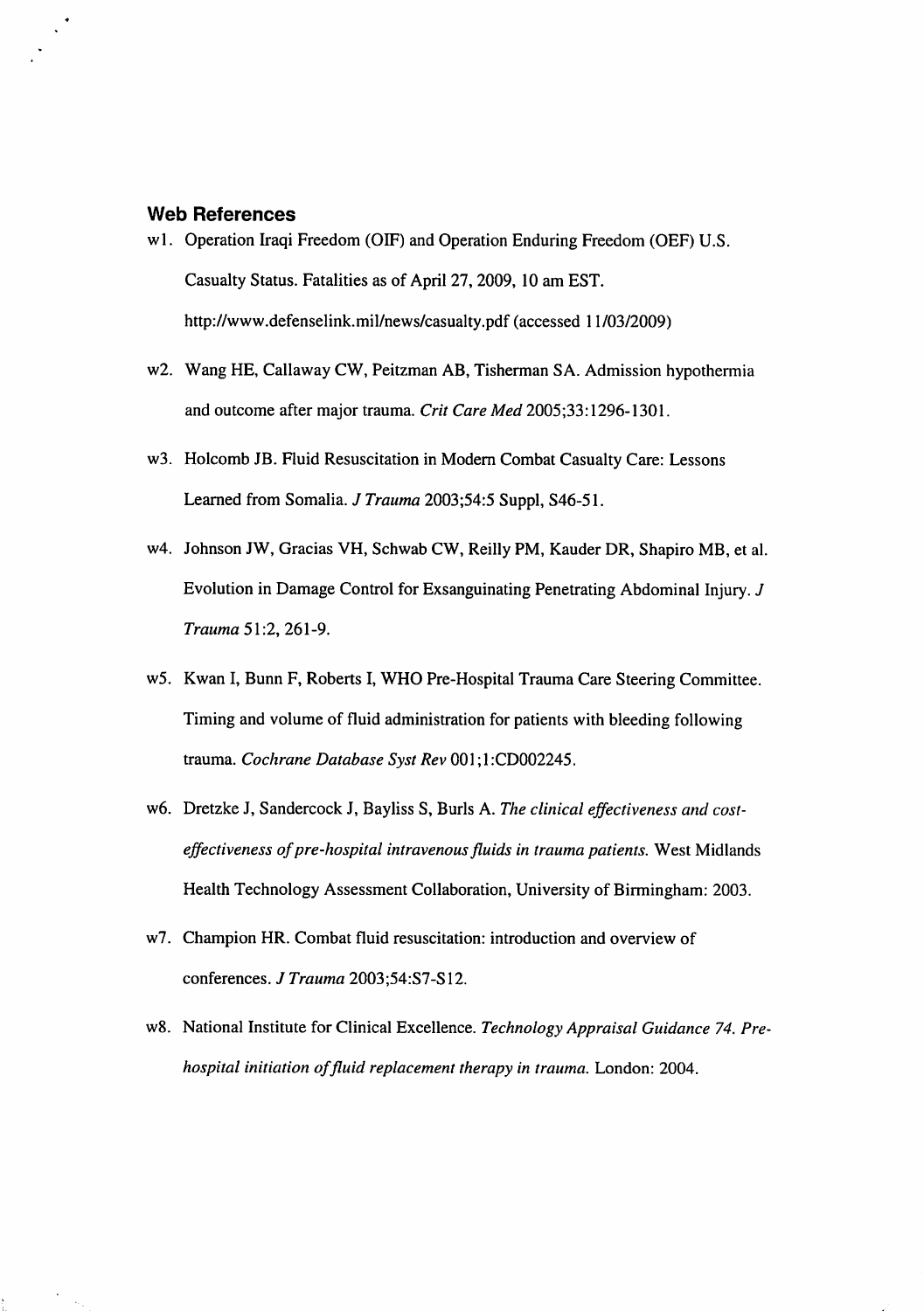w9. Kortbeek JB, Al Turki SA, Ali J, Antoine JA, Bouillon B, Brasel K, et al. Advanced trauma life support, 8<sup>th</sup> edition, the evidence for change. *J Trauma* 2008;64:1638-50.

 $\bullet$ 

- wlO. Stanworth SJ, Birchall J, Doree CJ, Hyde C. Recombinant factor Vila for the prevention and treatment of bleeding in patients without haemophilia. **Cochrane Database Syst Rev** 2007;Issue 2. Art.No.:CD005011.
- w 11. Stainsby D, MacLenna S, Thomas D, Isaac J, Hamilton PJ. British Committee for Standards in Haematology. Guidelines on the management of massive blood loss. **Br J Haematol** 2006;135:634-41.
- wl2. Spahn DR, Cerny V, Coats TJ, Duranteau J, Femandez-Mondejar E, Gordini G, et al. Management of bleeding following major trauma: a European guideline. **Crit Care** 2007;11:R17.
- wl3. Henry DA, Moxey AJ, Carless PA, O'Connell D, McClelland B, Henderson KM, et al. Anti-fibrinolytic use for minimising perioperative allogeneic blood transfusion. **Cochrane Database Syst Rev** 2001 :CD001886.
- wl4. Levi M, Cromheecke ME, de Jonge E, Prins MH, de Mol BJ, Briet E, et al. Pharmacological strategies to decrease excessive blood loss in cardiac surgery: a meta-analysis of clinically relevant endpoints. **Lancet** 1999, 354:1940-7.
- wl5. Coats T, Roberts I, Shakur H. Antifibrinolytic drugs for acute traumatic injury. **Cochrane Database Syst Rev** 2004:CD004896.
- w16. Clinical randomisation of an antifibrinolytic in significant haemorrhage. http://www.crash2.lshtm.ac.uk/ (accessed 14/12/2008).